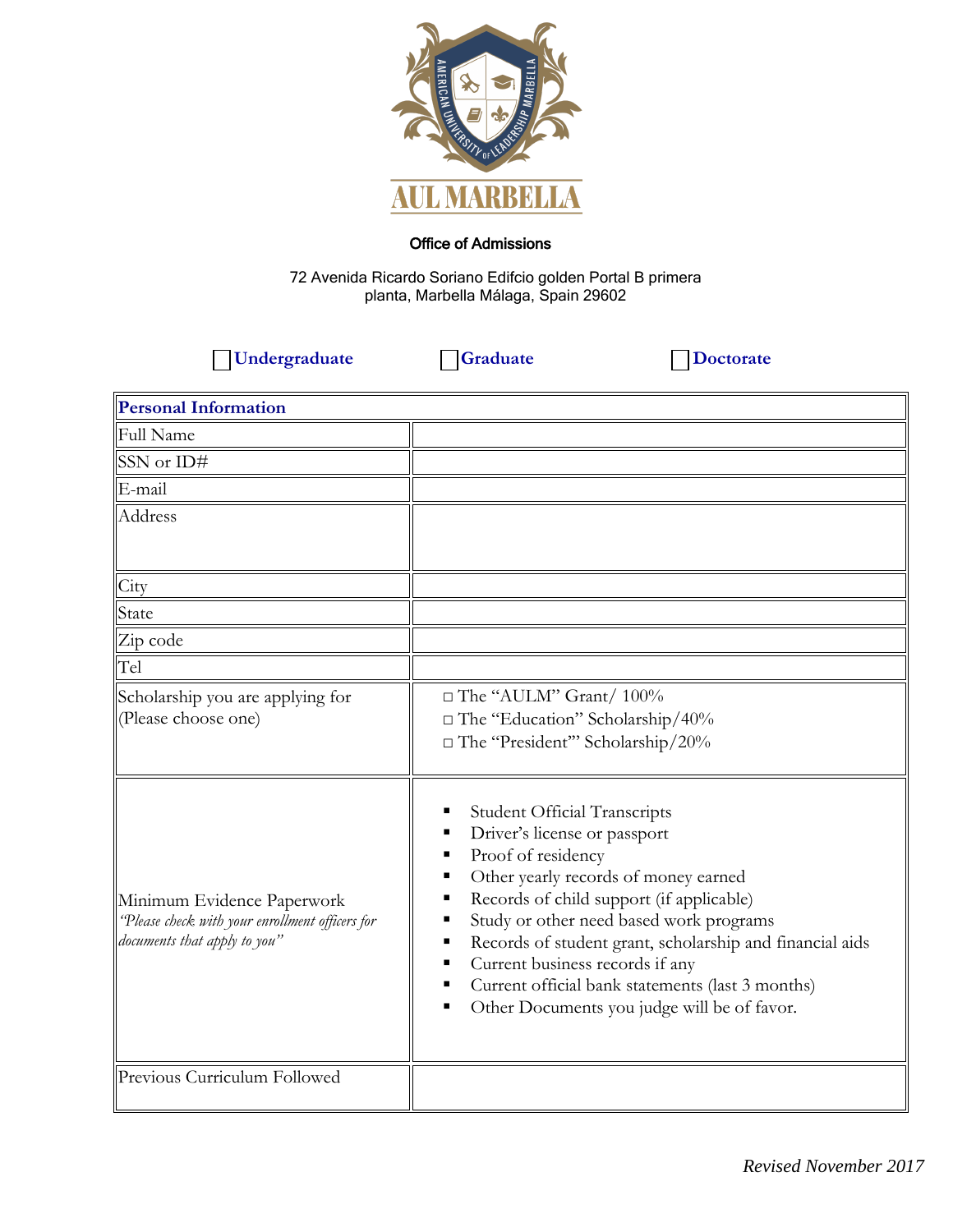| Include Name of School, location,               |                                                                                                        |  |
|-------------------------------------------------|--------------------------------------------------------------------------------------------------------|--|
| program, and number of credits.                 |                                                                                                        |  |
|                                                 |                                                                                                        |  |
|                                                 |                                                                                                        |  |
|                                                 |                                                                                                        |  |
| Cumulative GPA obtained                         |                                                                                                        |  |
|                                                 |                                                                                                        |  |
| Family Information- For dependant students only |                                                                                                        |  |
| Father / Mother / or Guardian                   |                                                                                                        |  |
| Mother                                          |                                                                                                        |  |
| <b>Address</b>                                  |                                                                                                        |  |
|                                                 |                                                                                                        |  |
| Email                                           |                                                                                                        |  |
| Occupation                                      |                                                                                                        |  |
|                                                 |                                                                                                        |  |
| Salary                                          |                                                                                                        |  |
| Father                                          |                                                                                                        |  |
| Address                                         |                                                                                                        |  |
|                                                 |                                                                                                        |  |
| Email                                           |                                                                                                        |  |
| Occupation                                      |                                                                                                        |  |
|                                                 |                                                                                                        |  |
| Salary                                          |                                                                                                        |  |
|                                                 |                                                                                                        |  |
| <b>Employment</b>                               |                                                                                                        |  |
| * A certificate of employment will be required  |                                                                                                        |  |
| <b>Employer Name:</b>                           |                                                                                                        |  |
| <b>Employer Address:</b>                        |                                                                                                        |  |
|                                                 |                                                                                                        |  |
| Contact Info for HR (Email and Tel):            |                                                                                                        |  |
|                                                 |                                                                                                        |  |
| Net Salary: \$ / Month                          |                                                                                                        |  |
|                                                 | Please list loans, scholarships, and other aid as follows: type, source, amount anticipated, received? |  |
|                                                 |                                                                                                        |  |
|                                                 |                                                                                                        |  |
|                                                 |                                                                                                        |  |
|                                                 |                                                                                                        |  |
|                                                 |                                                                                                        |  |
|                                                 |                                                                                                        |  |
| Tell us about yourself                          |                                                                                                        |  |
|                                                 |                                                                                                        |  |
|                                                 |                                                                                                        |  |

Please tell us why you would make a good candidate for this scholarship. What are your future plans, and how will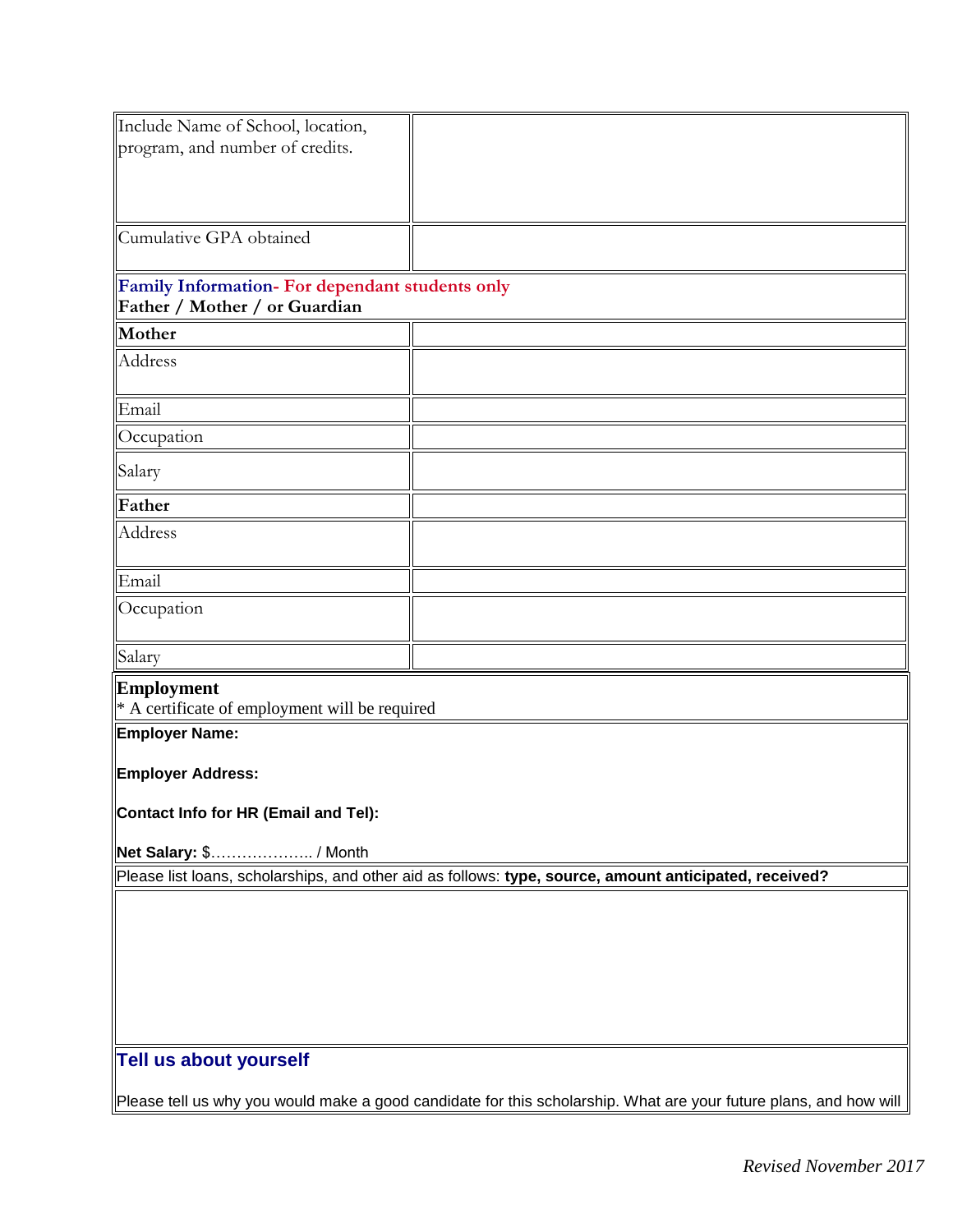this scholarship help you (use the space below and the back of this page, if needed)?

## **Community Service/Extra-Curricular Activities**

Please describe all community service and/or extra-curricular activities and dates.

## **Special**

Please describe any special circumstances that would be helpful in the evaluation of your application. (Something about yourself, your interests, medical problems within the family, other family members in college etc.). If more